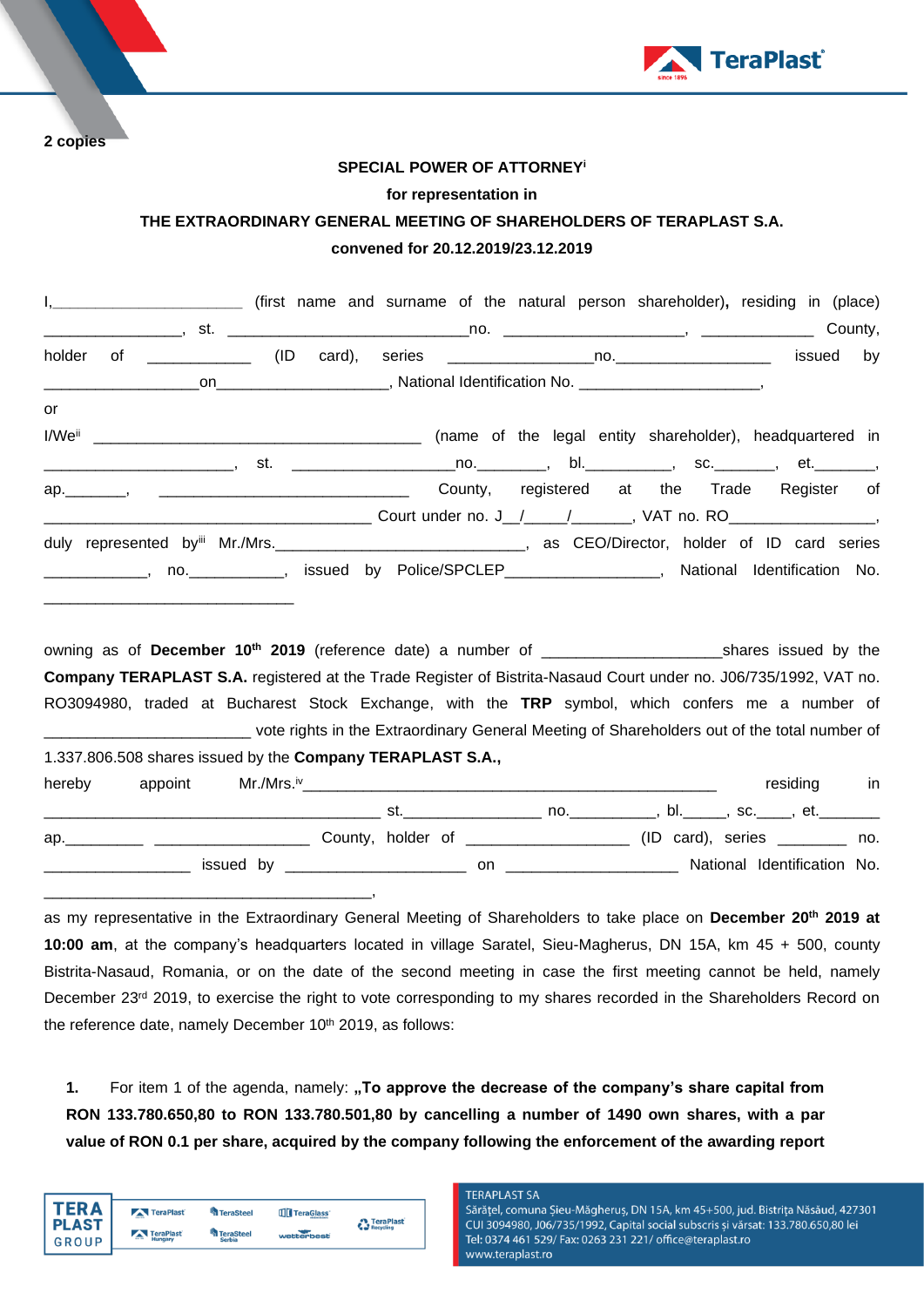

**and the method of rounding to the lower integer, at the time of increasing the share capital pursuant to the EGMS Decision no. 1/27.04.2018 and to the EGMS Decision no. 1/25.04.2019.**

**The grounds for decreasing the share capital reside in the need to optimise the share capital structure considering that:**

- **the own shares were acquired as a result of the processing of Teraplast S.A. share capital increase, being registered in Teraplast's account the remaining shares, undistributed following the application of the calculation method (rounding to the lower),**
- **acquiring the own shares to be cancelled has not been associated to a specific purpose, and, on the other hand, preserving those shares as own shares brings no benefits to the company and its shareholders.":**

| For | <b>Against</b> | <b>Abstention</b> |
|-----|----------------|-------------------|
|     |                |                   |

**2.** For item 2 of the agenda, namely: "Approves the update of the Articles of Association, in accordance with the ones approved at point 1 of the present, as follows:

Art. 7. Alin. (1) <<The subscribed and paid in share capital of the Company TERAPLAST S.A. is 133,780,650.8 lei divided into a number of 1,337,806,508 registered shares, with nominal value of 0.1 lei each>> **modifies and will have the following content:**

**<<The subscribed and paid in share capital of the Company TERAPLAST S.A. is 133,780,501.80 lei divided into a number of 1,337,805,018 registered shares, with nominal value of 0.1 lei each>>.":**

| For | <b>Against</b> | <b>Abstention</b> |
|-----|----------------|-------------------|
|     |                |                   |

**3.** For item 3 of the agenda, namely: "To establish the registration date when the shareholders **affected by the decisions adopted by the Extraordinary General Meeting of Shareholders shall be identified. The Board of Directors suggests the date of January 16th, 2020**.**":**

| For | <b>Against</b> | <b>Abstention</b> |
|-----|----------------|-------------------|
|     |                |                   |

**4.** For item 4 of the agenda, namely: **"To approve the date of January 15th, 2020, as "ex-date", namely the date previous to the registration date when the financial instruments, subject of the decisions of the corporate bodies, are transacted without the rights resulting from such decision, in accordance with art. 2 par. 2 lit. l) of Regulation no. 5/2018 regarding issuers and operations with securities**.**":**

| For | <b>Against</b> | <b>Abstention</b> |
|-----|----------------|-------------------|
|     |                |                   |

#### **TERAPLAST SA** Sărățel, comuna Șieu-Măgheruș, DN 15A, km 45+500, jud. Bistrița Năsăud, 427301 CUI 3094980, J06/735/1992, Capital social subscris și vărsat: 133.780.650,80 lei Tel: 0374 461 529/ Fax: 0263 231 221/ office@teraplast.ro www.teraplast.ro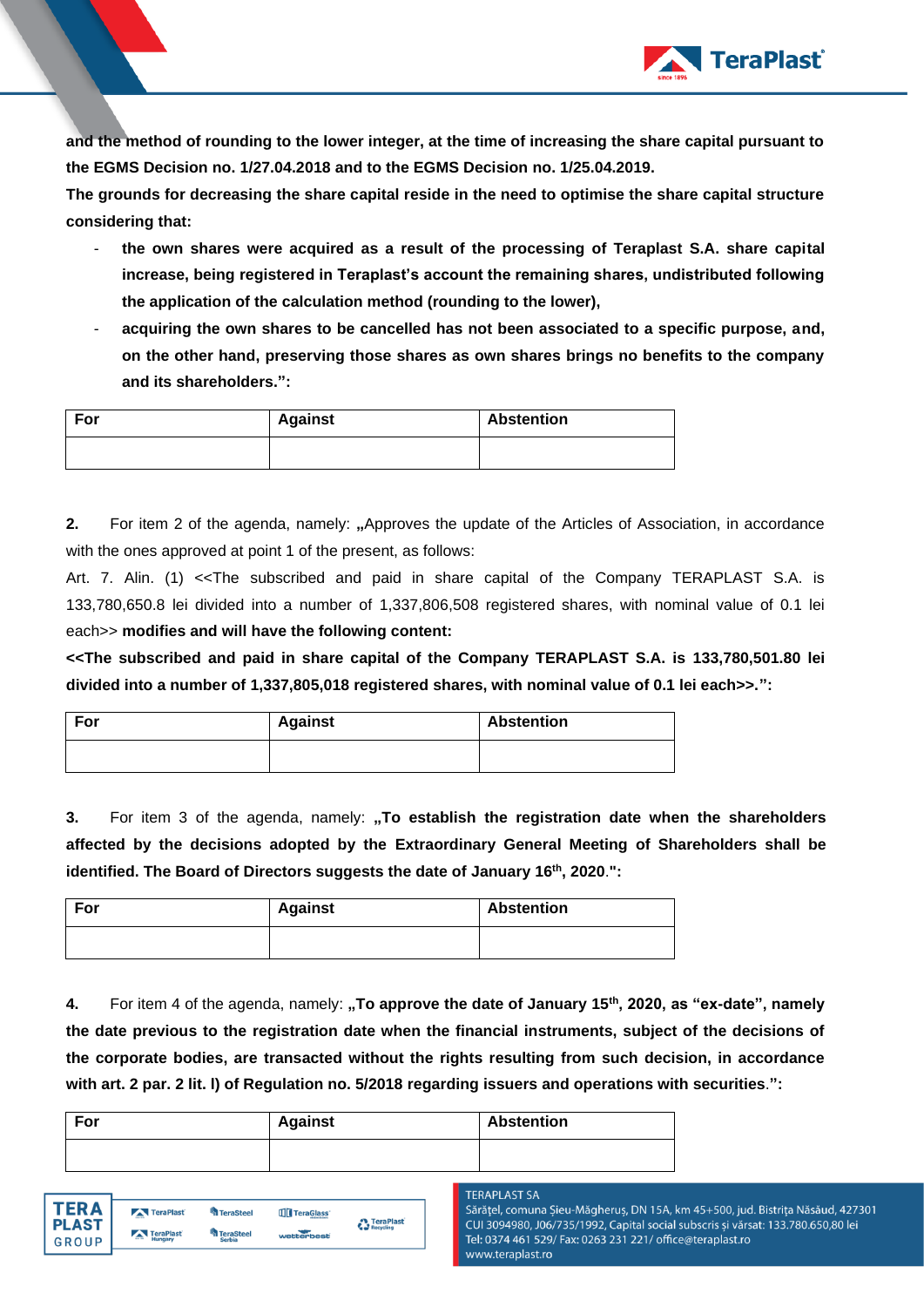

**5.** For item 5 of the agenda, namely: **"To authorize the Board of Directors to enforce the decisions adopted by the Extraordinary General Meeting of Shareholders**.**":**

| For | <b>Against</b> | <b>Abstention</b> |
|-----|----------------|-------------------|
|     |                |                   |

**6.** For item 6 of the agenda, namely: "To authorize the Chairman of the Board of Directors, Mr. Dorel **Goia, to sign, for and on behalf of all the shareholders present at the meeting, the EGMS Decision.":** 

| For | <b>Against</b> | <b>Abstention</b> |
|-----|----------------|-------------------|
|     |                |                   |

**7.** For item 7 of the agenda, namely: "To authorize the company's legal adviser, Mrs. Diana Octavia **Bretfelean, to do everything that is necessary as to record the EGMS Decision at the Trade Register of Bistrita-Nasaud Court, and to publish such decision in the Official Gazette of Romania, Section 4.":**

| For | <b>Against</b> | <b>Abstention</b> |
|-----|----------------|-------------------|
|     |                |                   |

## **Please find hereby attached a copy of the valid ID card<sup>y</sup>/a copy of the registration certificate<sup>vi</sup>.**

I hereby authorize the representative referred to above to cast their vote as they may deem appropriate on the matters not identified and included in the agenda until this date, pursuant to the applicable law.

This special power of attorney contains information in accordance with Law 24/2017 on the issuers of financial instruments and market operations, the NSC Regulation no. 5/2018. This special power of attorney should be signed and dated by the principal shareholder. All the boxes of this special power of attorney shall be filled in by the principal shareholder.

The special power of attorney is executed in 3 original copies, one for the principal, one for the agent, and one to be submitted at the headquarters of the TERAPLAST S.A. not later than **18.12.2019, 10:00 am**.

Date:

**vii\_\_\_\_\_\_\_\_\_\_\_\_\_\_\_\_\_\_\_\_\_\_\_\_\_\_\_\_\_\_\_\_\_\_\_\_\_\_\_ (signature)**

**viii\_\_\_\_\_\_\_\_\_\_\_\_\_\_\_\_\_\_\_\_\_\_\_\_\_\_\_\_\_\_\_\_\_\_\_\_\_\_\_**

(First name and surname of the natural person shareholder or the legal representative of the legal entity, in capital letters)

| FRΔ          | TeraPlast                             | <b>TeraSteel</b> | TeraGlass  | <b>A</b> TeraPlast |
|--------------|---------------------------------------|------------------|------------|--------------------|
| <b>PLAST</b> | <b>A</b><br>TeraPlast<br><b>COLOR</b> | <b>TeraSteel</b> | wetterbest | Recycling          |
| <b>GROUP</b> | Hungary                               | <b>Serbia</b>    |            |                    |